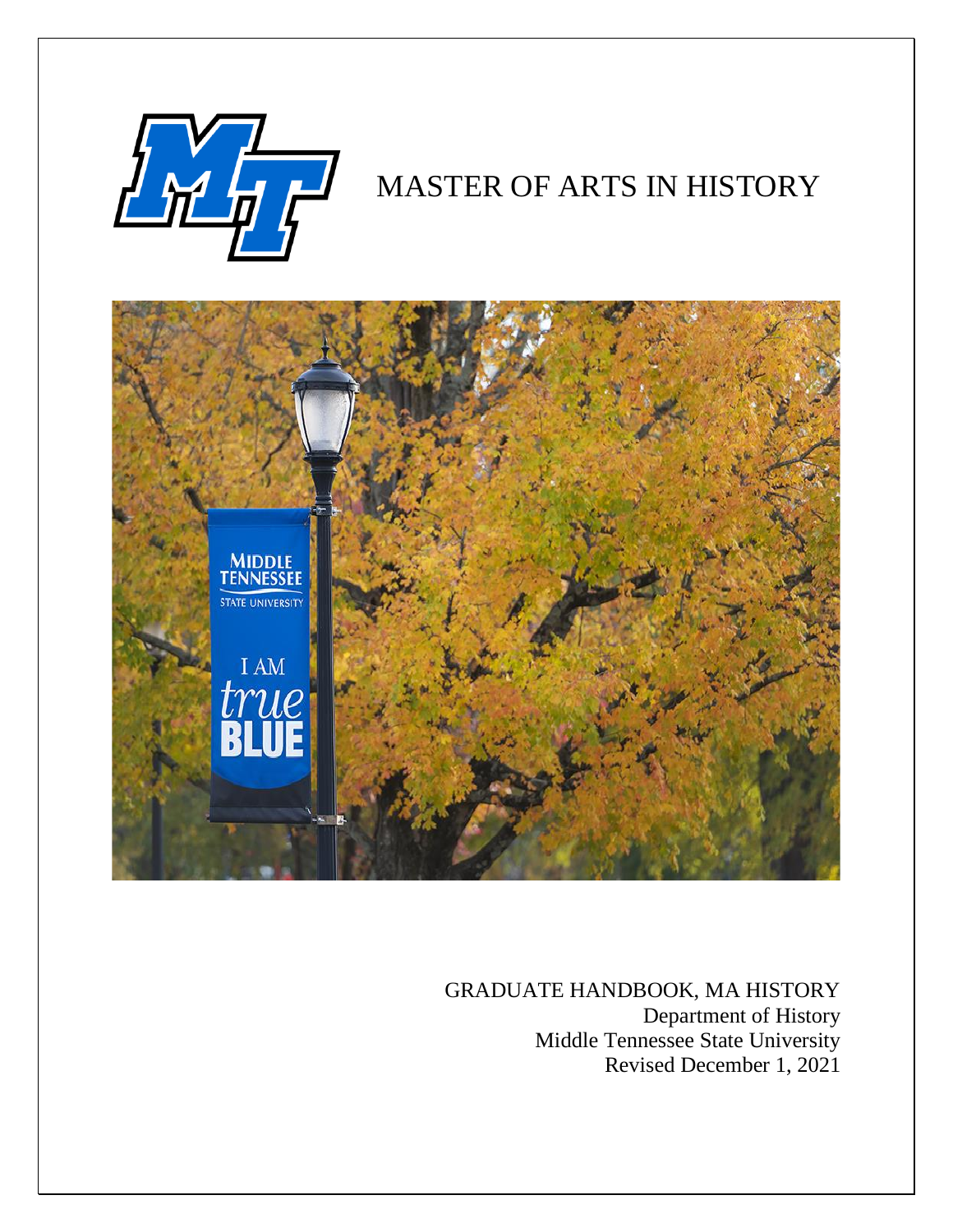# **The Master of Arts in History at MTSU**

Welcome to History Graduate Studies at MTSU! Congratulations on your admission into our community of scholars. You've made a great choice in joining us here and we're glad to have you on board.

You're about to embark upon an intense but rewarding scholarly journey. Consider this handbook your map. It's designed to give you an overview of important information you'll need to navigate your MA program. With help from your advisors, this handbook will keep you on track. It's comprised of three sections:

- 1. Program Requirements for both thesis and non-thesis students
- 2. Information about registration, maintaining good academic standing, graduation, and other need-to-know topics
- 3. Required departmental forms you'll need to complete at various stages of your program

We've tried to keep it short and sweet in this handbook. If you have any questions, please don't hesitate to contact the History Graduate Director, Dr. Ashley Riley Sousa at [ashley.rileysousa@mtsu.edu.](mailto:ashley.rileysousa@mtsu.edu)

For questions about financial aid, contact the MT One Stop at 615-898-2111 or [mtonestop@mtsu.edu.](mailto:mtonestop@mtsu.edu)

We're thrilled to begin this journey with you!

Best Wishes,

amm sown

Dr. Ashley Riley Sousa Graduate Director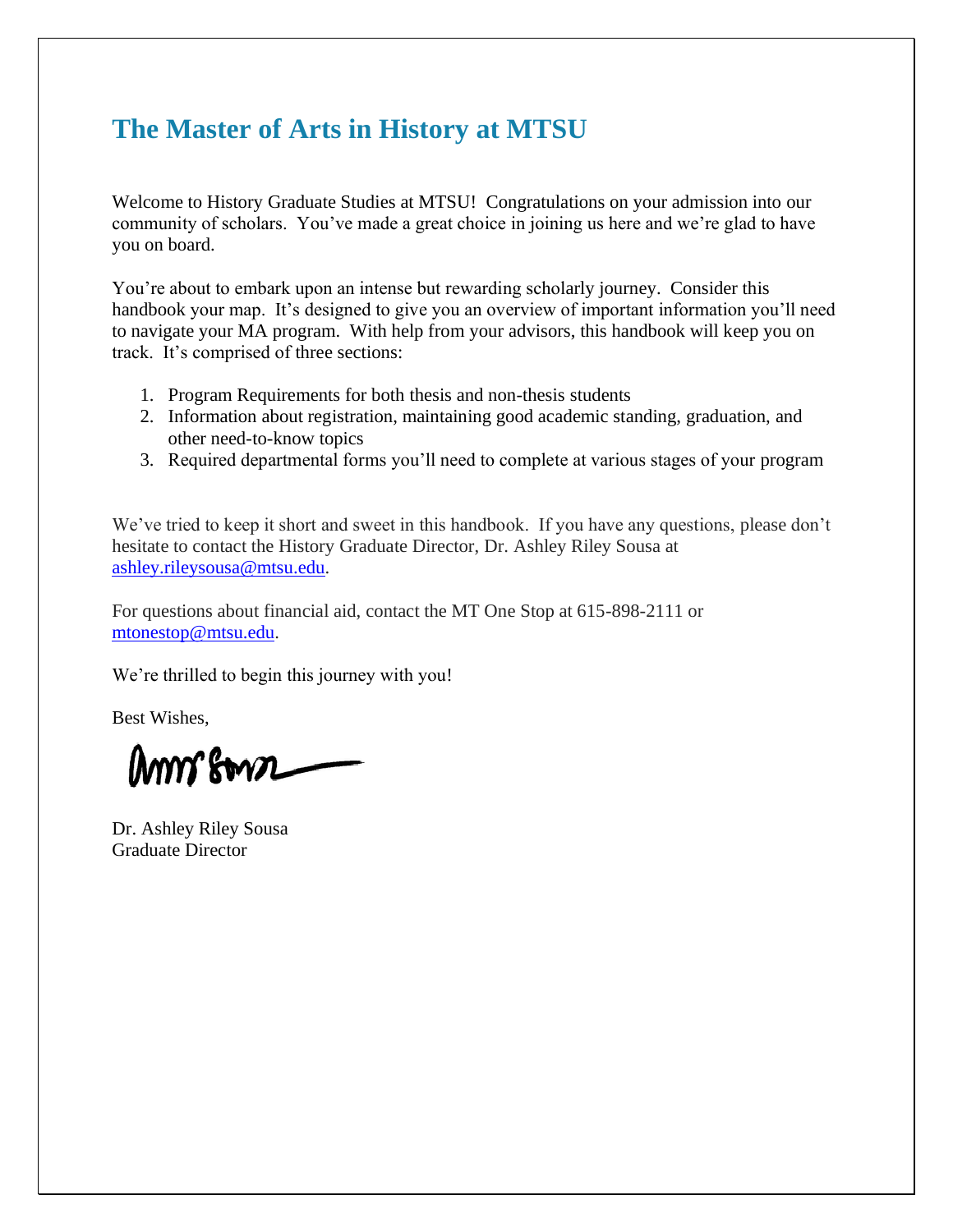# **Program Requirements**

MA students can choose either the non-thesis or thesis option for their degree plans. The thesis option requires students to research, write, and defend a thesis, while the non-thesis option requires students to pass comprehensive written and oral exams and take at least one research seminar course as part of their coursework.

## **Core Courses**

All students seeking a Master of Arts degree from the History Department will take the same set of core courses. They are designed to introduce essential concepts and methods in scholarship as practiced by professional historians.

#### **History 6010: Historiography**

Students are advised to take HIST 6010 during the first semester of enrollment in the graduate program.

## **History 6020: Historical Research Methods**

Students are advised to take History 6020 during their second semester of enrollment in the graduate program.

## **Foreign Language or Professional Skill**

Students can demonstrate reading proficiency in a foreign language for research purposes OR develop a specialized research skill in one of the following ways:

• Pass a proficiency examination administered by the Foreign Languages and Literature Department.

• Earn a grade of A or B in GERM 5990, FREN 5990, SPAN 5920, or an approved course designed to develop proficiency in a foreign language for research purposes.

- Complete one of the following professional development courses:
	- o HIST 6190 State and Local History
	- o HIST 6225 Oral History Theory and Methodology
	- o HIST 6450 Digital Tools for Historians
	- o HIST 6530 Administration of Historical Organizations
	- o HIST 6550 American Material Culture
	- o HIST 6551 American Architectural History
	- o HIST 6555 Archaeology and Public History.

• Courses outside the history department may also be considered, with the written approval of the graduate director.

• Professional development courses also count toward either major field or elective requirements.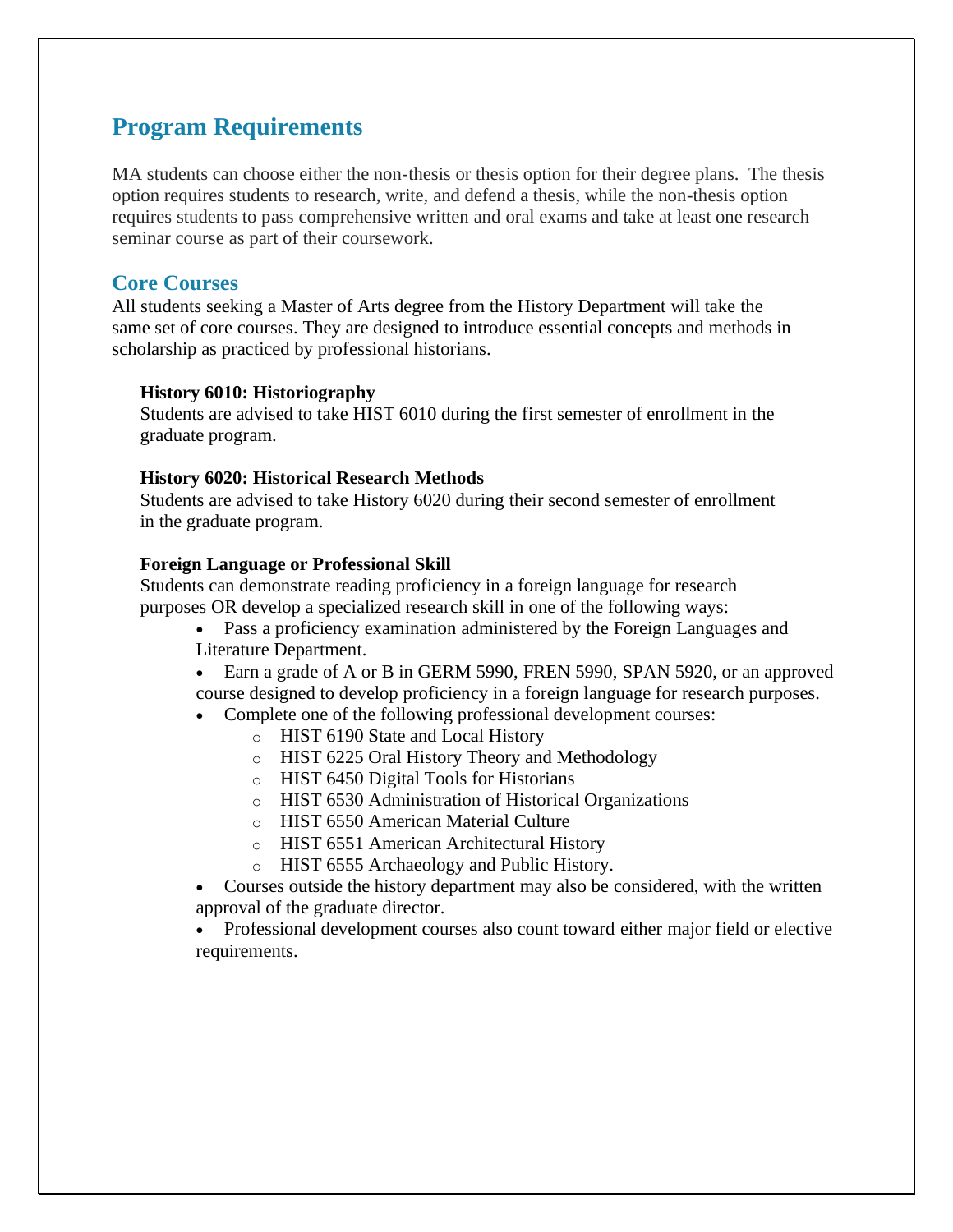## **Non-Thesis Option**

Students who are pursuing the Non-Thesis Option choose a major field but not an advisor. The Graduate Director will serve as the non-thesis advisor for these students and help prepare non-thesis students for their comprehensive exams.

5000-level courses do not count towards a graduate degree. Students may count no more than three hours of Selected Studies courses (6910 or 6920) toward their degree.

### **Coursework—Non-Thesis Option**

Non-thesis students will take 27 hours from the Department's graduate course offerings, in addition to the two core courses.

- Major Field: 15 hours of courses must be completed in the major field (American or European History). 3 of these hours MUST be a graduate research seminar in the student's major field
- Non-Major Field Electives: 9 hours of courses must be taken from offerings OUTSIDE the major field  $-e.g.,$  if the major field is American History, these courses must be either European or Global History.
- Research Seminar Elective: 3 hours of coursework must be taken in a graduate research seminar in any field.

## **Comprehensive Examinations for Non-Thesis Option**

In the last semester of coursework, non-thesis students will take written and oral comprehensive exams. The comprehensive exam is intended to review the entire graduate career. Non-thesis students should therefore save notes, syllabi, papers, and other class materials from each class that they take so that they may use this material to study. They should be able to describe and analyze the arguments and evidence from each book or article they have read. In addition, they should be able to discuss how each historical work fits into a larger body of historiography. For more information about scheduling, format, questions, and evaluation of comprehensive exams, please consult the Comps Handbook.

## **Thesis Option**

Students pursuing the Thesis Option must choose their major field within the first 12 hours of graduate history coursework, preferably during the first semester.

The History Department offers two major fields to graduate students pursuing an M.A. in History with a History Major (Traditional MA): American History and European History. Students will take most of their coursework in their major field (see "Coursework" below).

The major field is the general area of intellectual and research interest on which the MA thesis will focus. The major field advisor will serve as director of the thesis. Students may change their major field advisor if necessary. Thesis students do not take comprehensive exams.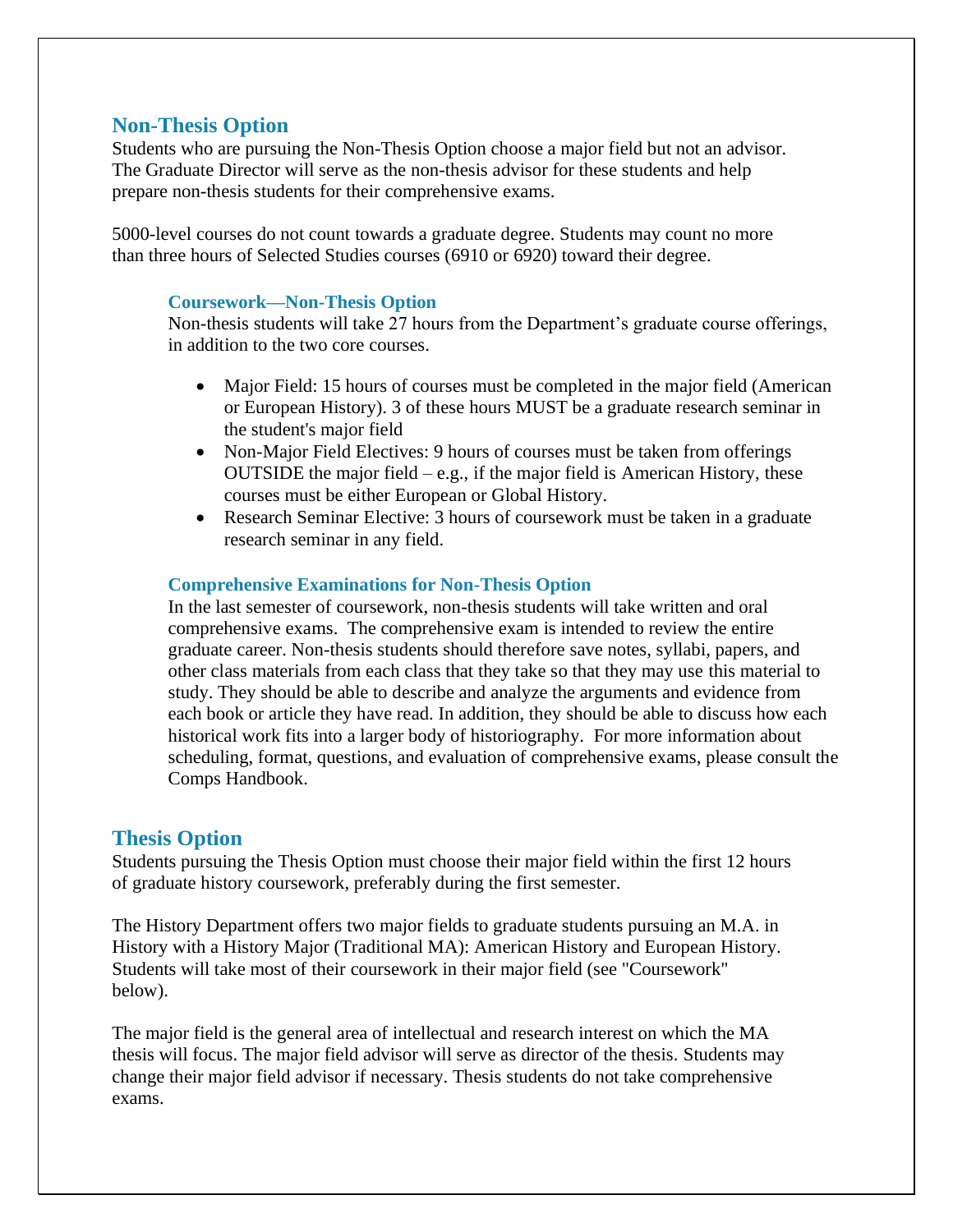5000-level courses do not count towards a graduate degree. Students may count no more than three hours of Selected Studies courses (6910 or 6920) toward their degree.

## **Coursework—Thesis Option**

Beyond the two core History courses, students who write a thesis will choose 21 hours of courses from the History Department's graduate course offerings.

- Major Field: 12 hours of courses must be completed in the major field (American or European History).
- Non-Major Field Electives: 6 hours of courses must be taken from offerings OUTSIDE the major field  $-e.g.,$  if the major field is American History, these courses must be either European or Global History. Consult the Graduate Director to determine the geographic designation of graduate classes.
- Thesis Option Elective: 3 hours of courses, chosen in consultation with the student's advisor.

## **The Thesis**

To complete the Thesis Option for the History MA, graduate students must propose, write, defend, and submit a thesis that demonstrates their ability to research, interpret, and analyze primary sources and contextualize their argument in the relevant literature from their field. For more information about the thesis process and guidelines, please consult the Thesis Handbook.

## **More Information….**

## **Registering for Classes**

Before you can register for classes you must meet with the Graduate Director to plan your course of study. You'll do this before each registration period to make sure you're on track to graduate and don't run afoul of financial aid regulations or other potential pitfalls. Once you've chosen your classes in consultation with the Graduate Director, the Graduate Administrative Assistant will hold your spot in your chosen classes and notify you when you'll be permitted to register.

## **Distance Learning Policy**

Students are expected to be present on campus for most of their degree program. However, a limited number of courses offered by the department have a remote instruction option. Enrollment in these courses will only be permitted in special circumstances. Students wishing to take a course in this manner must have permission of both the instructor and Director of Graduate Studies.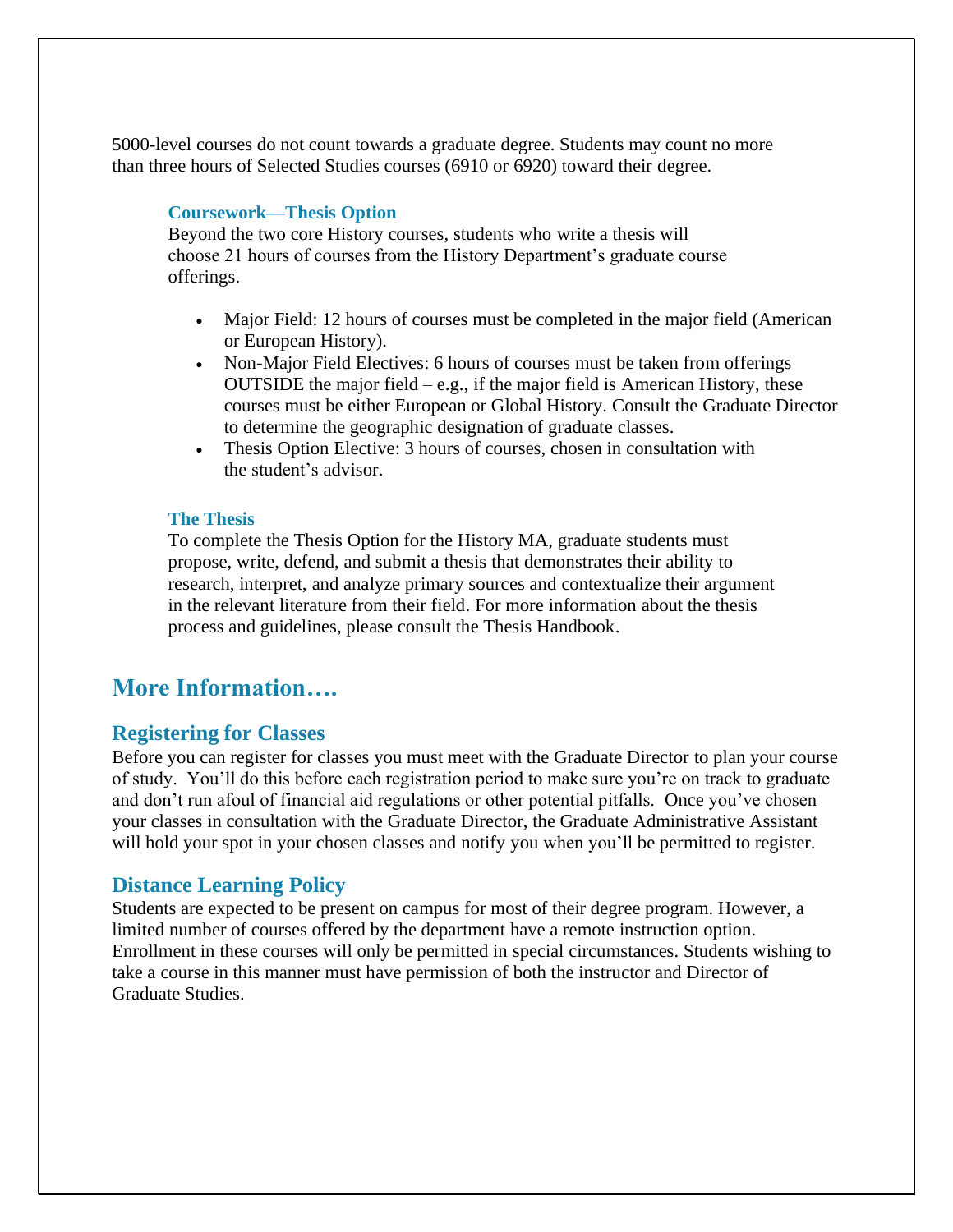## **Maintaining Satisfactory Progress**

MA students must complete their degrees within six years (12 semesters) of entering the program. The History Department policies and procedures for assuring that graduate students maintain satisfactory progress toward the completion of degree requirements are as follows:

### **Grade Requirements**

M.A. students are expected to make satisfactory progress toward completing degree requirements. The university defines satisfactory progress as maintaining a minimum grade point average of 3.00 in all graduate work completed at MTSU as well as in the major. Six semester hours of C grade  $(C+, C, or C-)$  coursework may be applied toward a master's degree, but no grade below C- may be applied toward a degree. All grades are included in calculating the cumulative GPA. Consult the graduate catalog for academic regulations on probation and suspension.

#### **Intervention Committee**

If a student receives a  $C<sub>+</sub>$  or lower grade in any course used to satisfy M.A. degree requirements, the Graduate Director may create an intervention committee composed of the Graduate Director and the student's thesis committee (or two members of the graduate faculty if the committee has not yet been chosen or if the student is pursuing the Non-Thesis Option). This committee will meet with the student to determine the reasons for the  $C<sub>+</sub>$  or lower grade and which remedies need to be taken.

#### **Stopping Out**

Students must maintain enrollment in the program until graduation and make progress toward the MA degree. If you are unable to enroll in a particular term (fall or spring) for personal or professional reasons, you must submit a Request to Stop Out (available on the College of Graduate Studies website). The Stop Out option may only be used once. If you break enrollment without requesting the Stop Out, you will be required to reapply to the program.

## **Graduate Assistantships**

If you have been awarded a graduate assistantship, the Graduate Director will contact you with your GA assignment before the start of the semester. Graduate Assistants will serve either as teaching, research, or administrative assistants. We do our best to match students with assistantship opportunities that match their interests and help their professional development. Please contact the Graduate Director if you have questions about your assignment or applying for an assistantship.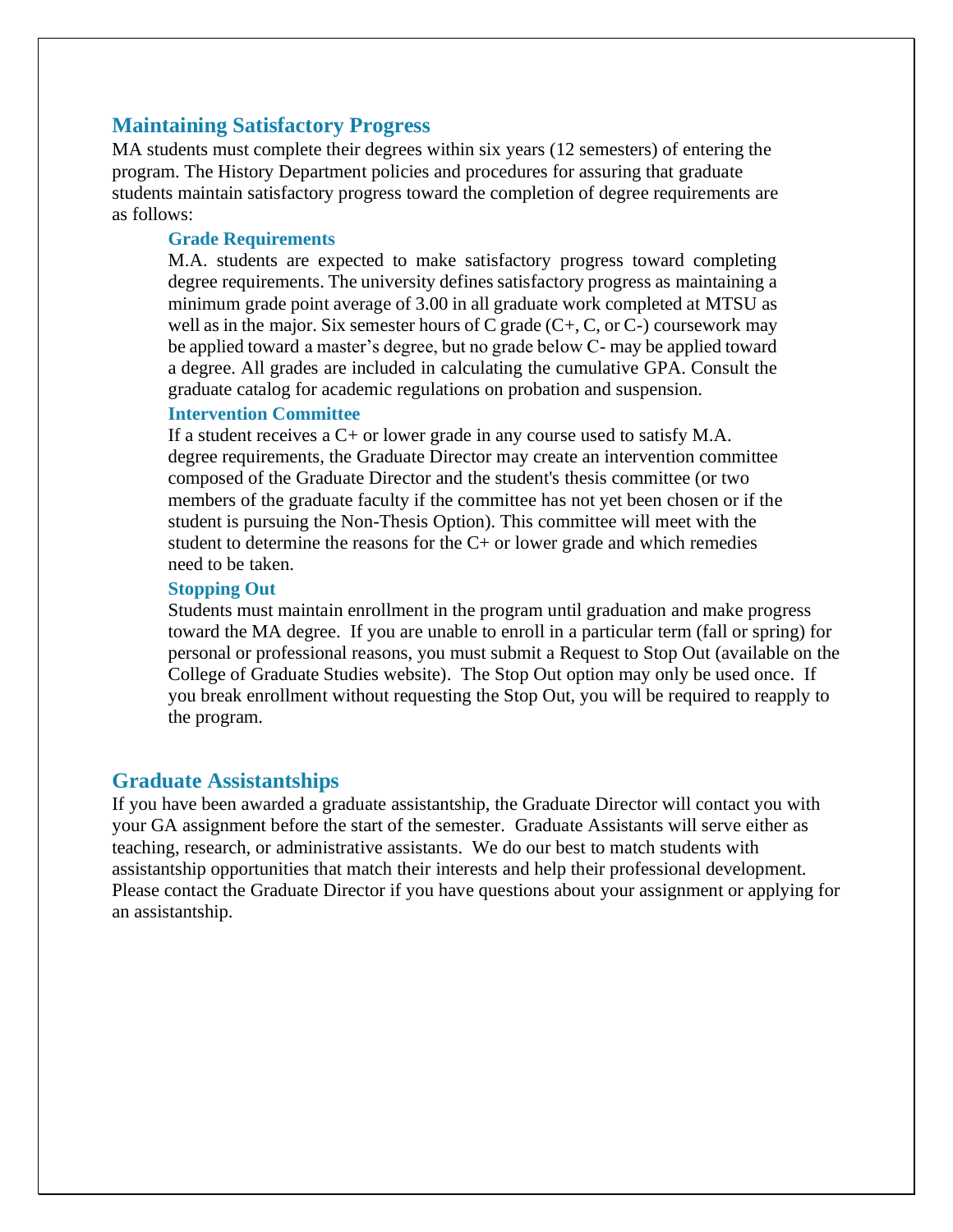## **Graduation**

This is the best part of your MA program! We hope you'll seriously consider walking in the College of Graduate Studies graduation ceremony at the end of your graduation semester so your advisors and mentors can cheer for you.

## **Intent to Graduate Form**

At the beginning of the semester in which a student intends to graduate, they must submit an Intent to Graduate Form to the College of Graduate Studies. Check the website of the College of Graduate Studies for deadlines.

#### **Graduation Ceremony**

Middle Tennessee State University has three graduation ceremonies each academic year – August, December, and May. All details concerning graduation are handled through the College of Graduate Studies. Current graduation information and procedures are available on the College of Graduate Studies website.

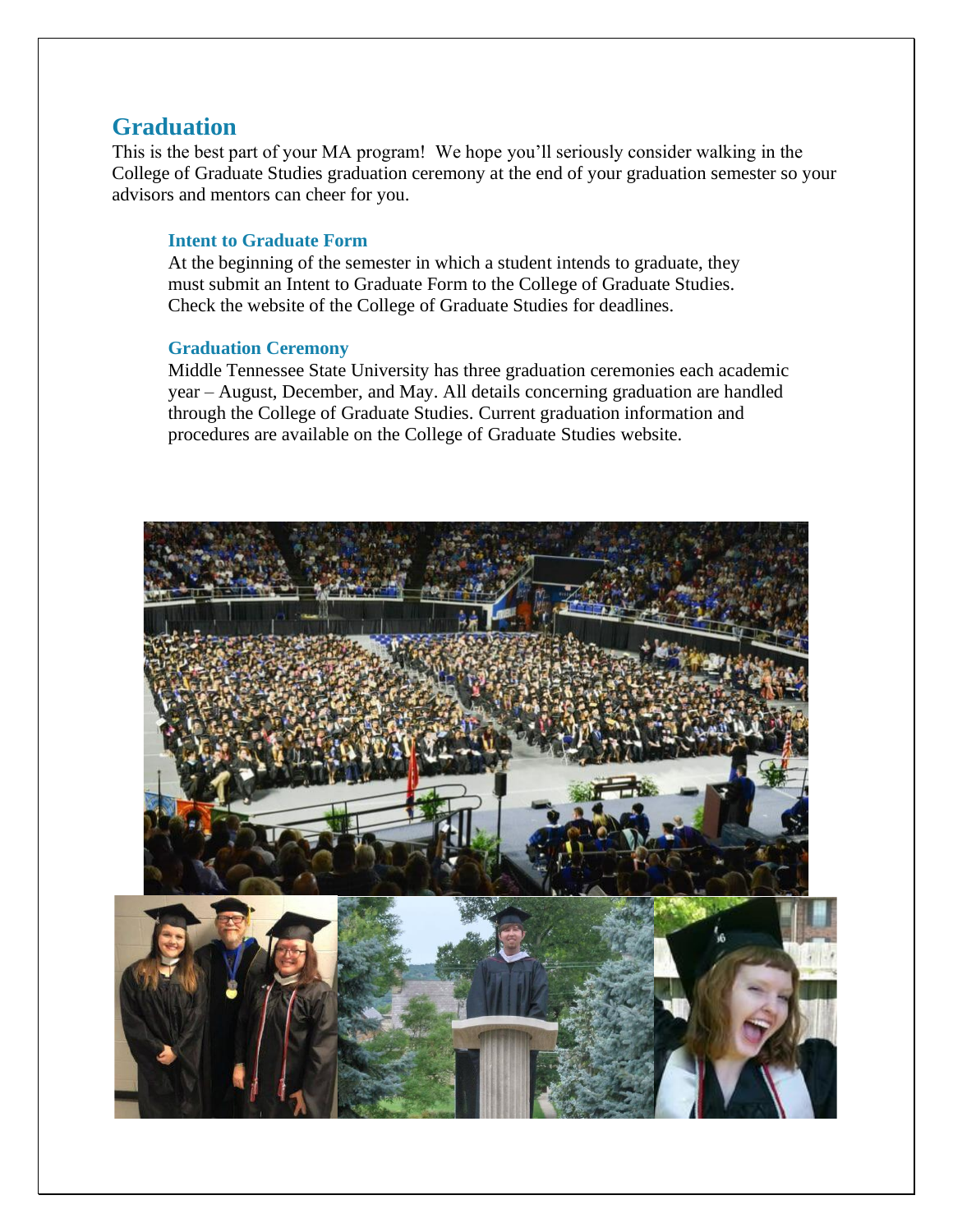# **Forms**

Graduate education comes with a lot of forms. Some come from the College of Graduate Studies and are available on their website: [https://www.mtsu.edu/graduate/index.php.](https://www.mtsu.edu/graduate/index.php) Others are forms specific to the History Department and they are included here for your convenience. Below is a breakdown of the most common forms you'll need at each stage in the program. This can be a confusing process, so please reach out to the Graduate Director or your thesis advisor if you have questions.

## **College of Graduate Studies Forms**

- Revision Form (Thesis)—All History MA students are considered Non-Thesis students upon admission to the program. As soon as you decide to switch to the Thesis Option, fill out the Revision Form online.
- Transfer Equivalency Form (All)—If you want to use a graduate course you took at another institution toward fulfillment of your MTSU History MA degree requirements, you must request this online by using the Transfer Equivalency Form. Please consult with the Graduate Director before submitting the Transfer Equivalency Form.
- Advisory Committee Form (Thesis)—If you are writing a thesis or dissertation, you must submit an Advisory Committee Form online to formally establish your committee and chair. This should be done in the beginning stages of the writing process, before your proposal.
- Intent to Graduate (All)—You will submit an Intent to Graduate Form during the first two weeks of the semester you plan to graduate.
- Graduation Requirement Notification Form (Non-Thesis)—This form is for reporting the results of comprehensive exams for Non-Thesis Option students. Unlike all these other forms, you won't submit this one yourself—the Comprehensive Exams Committee will submit this one for you—but it's good to be aware of it.
- Thesis/Dissertation Approval Form (Thesis)—Once you have successfully completed your defense, submit this form online.
- Publishing Agreement (Thesis)—When you submit your thesis to the College of Graduate Studies (check their website for the submission deadline!) you'll also submit a Publishing Agreement, which grants MTSU the non-exclusive right to archive and preserve your thesis to make it accessible.

## **History Department Forms**

- Foreign Language/Research Skill Completion Form (All)—Fill this one out and submit it to the Graduate Director when you've either tested out of your language/completed the required language course OR successfully completed your research skill course.
- Thesis Proposal Acceptance Form (Thesis)—Fill this out after your thesis proposal defense and have each committee member sign off on it, then submit it to the Graduate Administrative Assistant.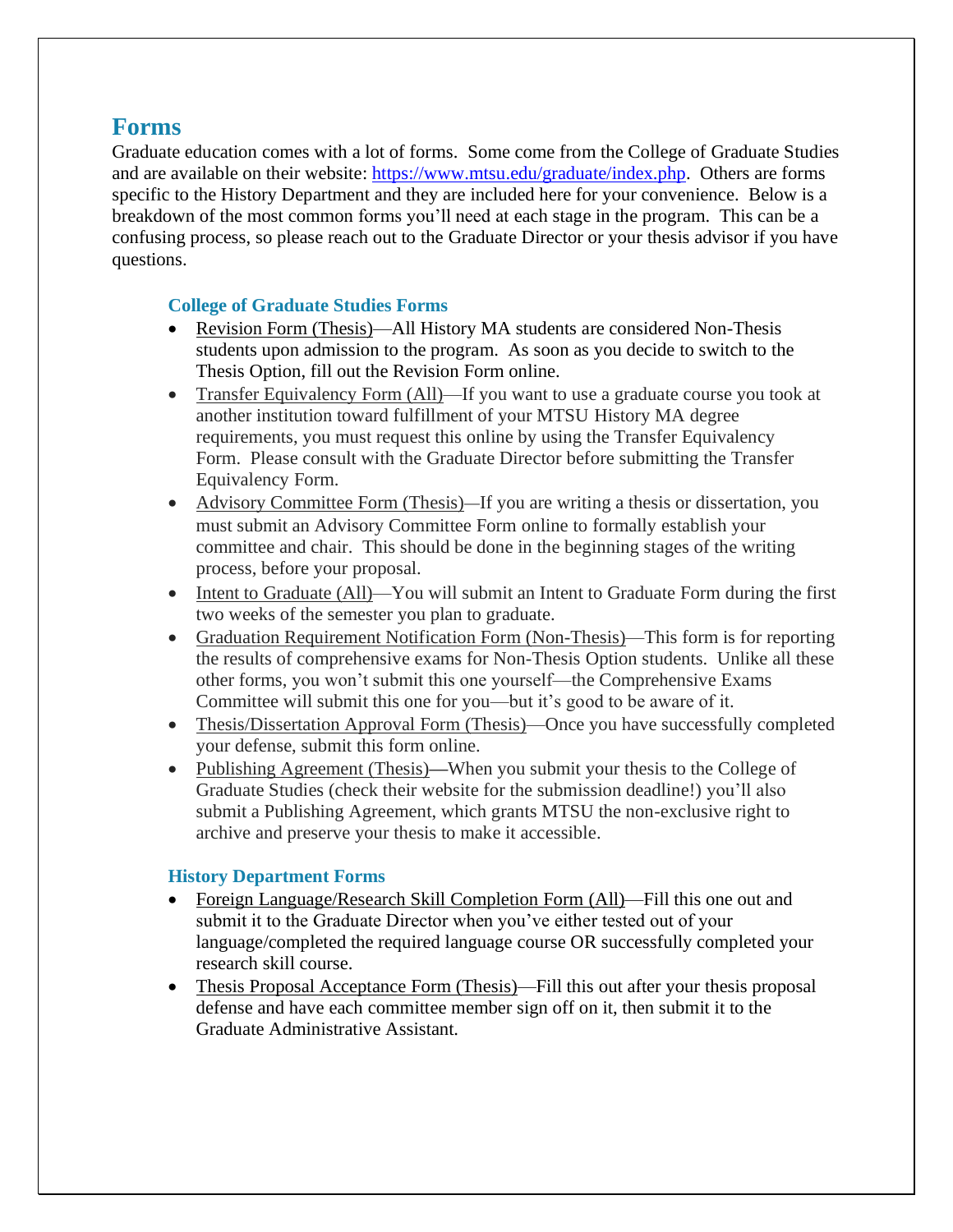History Department Use Only

## **FOREIGN LANGUAGE / RESEARCH SKILL COMPLETION FORM**

Department of History Middle Tennessee State University

Student Name \_\_\_\_\_\_\_\_\_\_\_\_\_\_\_\_\_\_\_\_\_\_\_\_\_\_\_\_\_\_\_\_\_\_\_\_\_\_\_\_\_\_\_\_\_\_\_\_\_\_\_\_\_\_\_\_\_\_\_\_

Student M Number

Check One:

\_\_\_\_ A. Foreign Language Option

 $L$ anguage  $\qquad$ 

*Attach documentation from the MTSU Department of Foreign Languages noting a passing score on the selected translation exam.* 

*NOTE: Foreign Languages not tested at MTSU must be tested by a translation test administered by a professional approved by a graduate director.* 

\_\_\_\_ B. Research Skill Option

Pre-approved MTSU Course

Completed: \_\_\_\_\_\_\_\_\_\_\_\_\_\_\_\_\_\_\_\_\_\_\_\_\_\_\_\_\_\_ Grade: \_\_\_\_\_\_\_\_\_\_\_\_\_\_\_\_\_\_\_\_\_

 $\overline{\phantom{a}}$  , and the contribution of the contribution of  $\overline{\phantom{a}}$  , and  $\overline{\phantom{a}}$  , and  $\overline{\phantom{a}}$  , and  $\overline{\phantom{a}}$ 

Graduate Director Date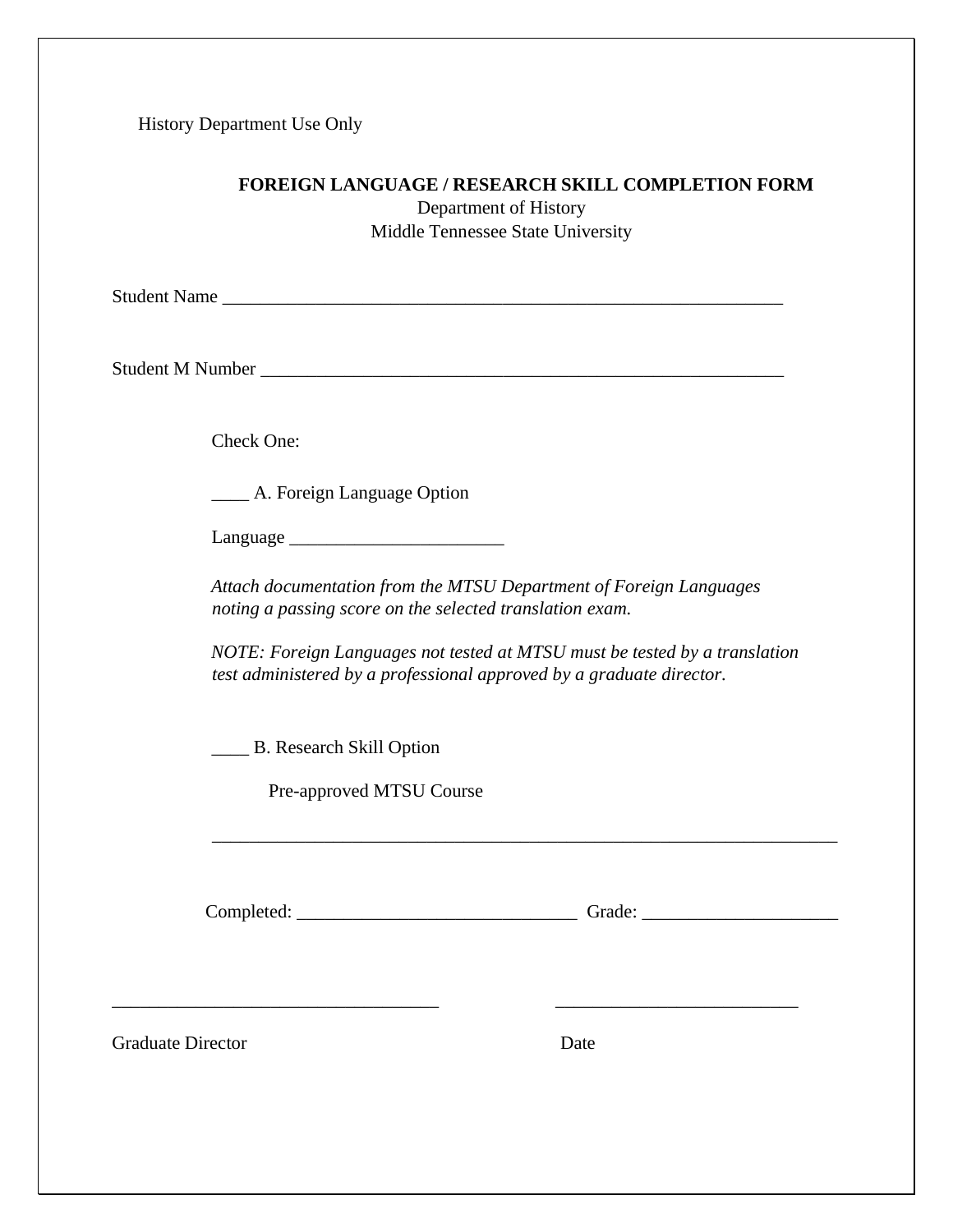History Department Use Only

| Department of History Middle Tennessee State University |  |
|---------------------------------------------------------|--|
| Thesis Title:                                           |  |
|                                                         |  |
|                                                         |  |
|                                                         |  |
| Student Name                                            |  |
|                                                         |  |
|                                                         |  |
|                                                         |  |
|                                                         |  |
|                                                         |  |

THESIS PROPOSAL ACCEPTANCE FORM